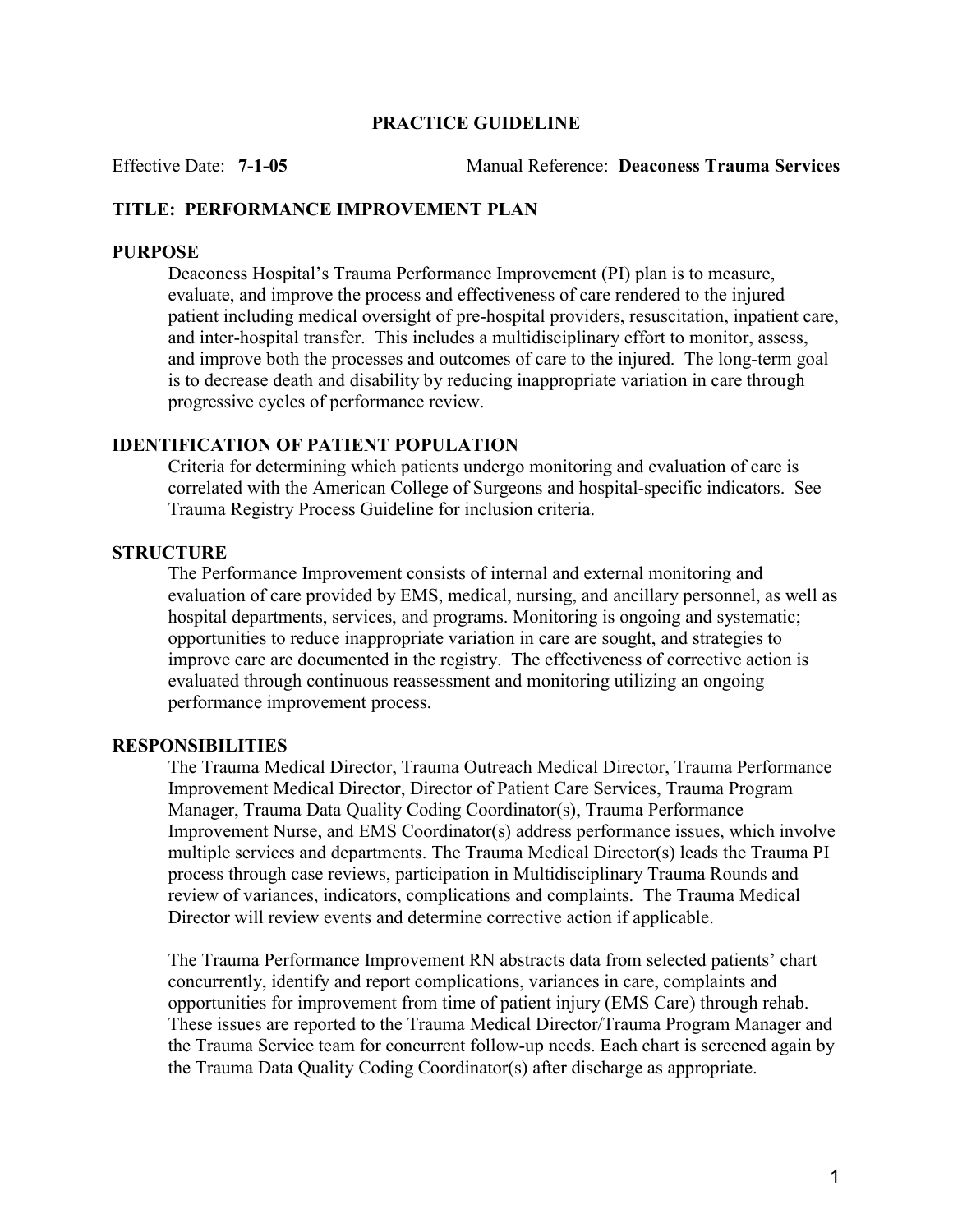The Trauma Data Quality Coding Coordinator(s) is responsible for report writing, and utilizing the Trauma Registry as the core source of information. He/she enters data into Trauma Base (Trauma Registry), State of Illinois Registry, and State of Indiana Registry assigns AIS codes, ICD-10 Codes and validates / enters E-codes for all injured patients who meet inclusion criteria. Issue, judgment, and action are documented in the patient's trauma registry information by the Trauma Care Coordinator, Trauma Performance Improvement RN, Trauma Program Manager, and Trauma Data Quality Coding Coordinator(s).

The Trauma Program Manager and the Trauma Performance Improvement RN screen trauma cases for physician review. Cases with complications, variances, or complaints may be reviewed by the Trauma Medical Director(s), Director of Patient Care Services, Trauma Program Manager, Trauma Performance Improvement RN, and Trauma Data Quality Coding Coordinators as appropriate, then if warranted, forwarded to the Trauma Peer Review M&M committee. Trauma Services collaborates with the Deaconess Hospital's Quality Improvement Liaison in screening mortalities, variances in care, and at risk cases. This communication between departments stimulates ideas and processes to ensure quality patient care. A representative from the Performance Improvement department attends the monthly Trauma Peer Review M & M committee meeting and reports to the Medical Staff Quality Council if necessary.

The Trauma Operational Committee consists of a multidisciplinary team representing all phases of care provided to the injured patient including pre-hospital care. A representative from each of the designated trauma care areas is encouraged to attend and participate. These participants include EMS, ICU, Medical Surgical, Orthopedic and Neurological Floors, Administration, ED liaison, Trauma Surgeon (TMD) and Trauma Services.

The Trauma Peer Review Committee meets monthly. This meeting is physician led, confidential, and peer protected. Peer physician representation includes Trauma Surgery, Vascular Surgery, Pediatric Intensivist (ad hoc), Emergency Medicine, Pulmonary Critical Care Medicine, Anesthesia, Radiology, Neurosurgery, Orthopaedic Surgery, and other appropriate physician sub-specialists. Cases that require further follow-up or action are referred to the Deaconess Medical Staff Executive Council or other department sections as necessary. Internal CME is available for Physicians at this meeting due to educational content, case reviews, and EBP reviews when indicated.

The Trauma Program Manager coordinates action planning and documentation between the trauma program and the hospital-wide PI program. Trauma Operational Committee and Trauma Peer Review M&M Committee meet monthly. System and process related issues are reviewed at the Trauma Operational Committee. Provider related morbidity and mortality issues as well as select complications are reviewed at Trauma Peer Review M&M Committee. The Trauma Service's Department is responsible for data processing, analyzing, and reporting variances to the Trauma Operational and Medical Committees. As necessary, cases of educational merit are discussed with EMS, physicians, nurses and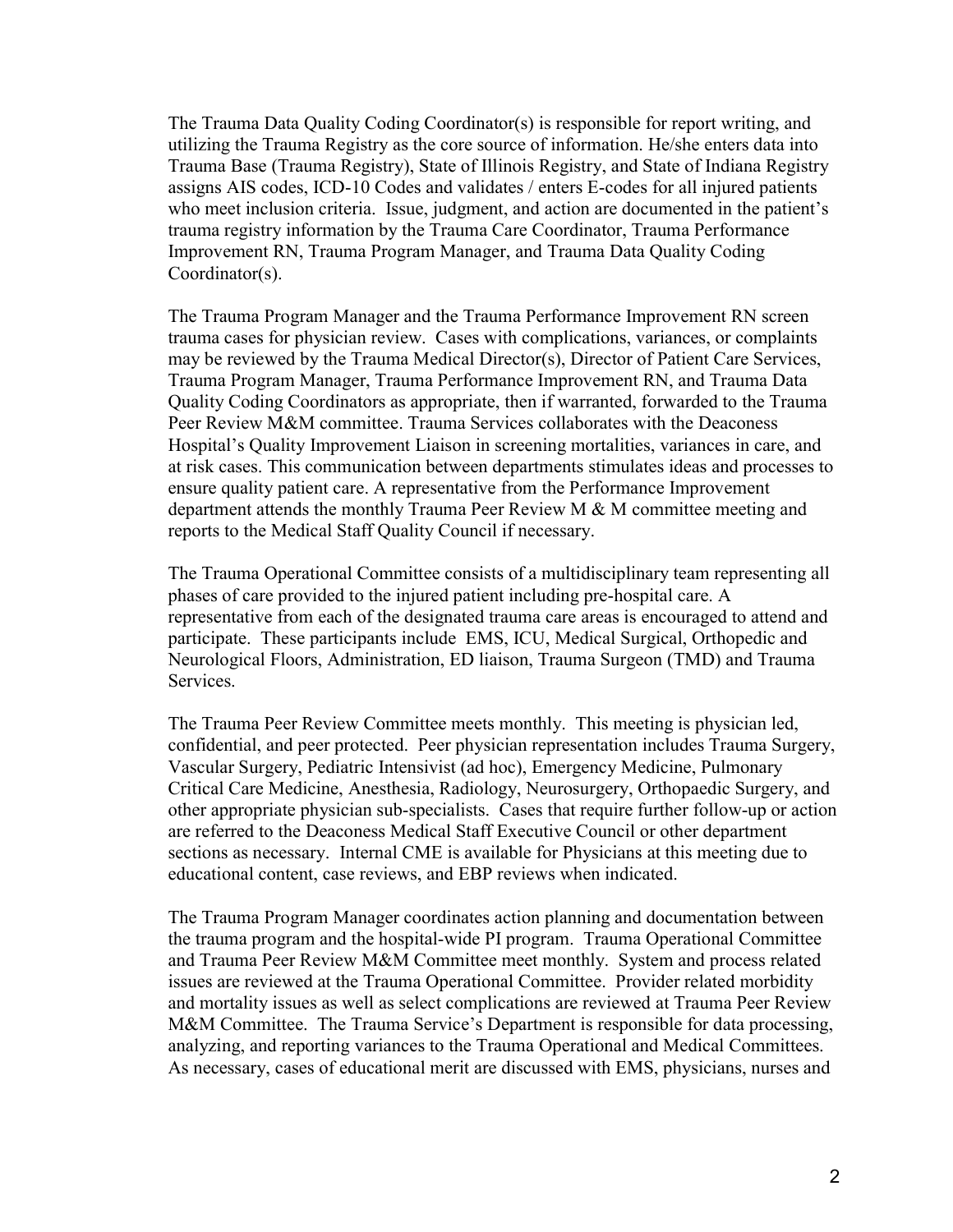ancillary personnel and education credit given in compliance related to patient privacy regulations and peer protection requirements.

Trauma Services utilizes a three-tiered system for trauma patient review. Each chart is screened to ensure patient care was delivered appropriately and timely (DVT prophylaxis, GI prophylaxis, c-spine clearance, timelines of treatments-OR, CT, ED, admitting orders, admitting MD, etc.) using a standard form/database. All deaths receive a Level 2 review completed by the Trauma Medical Director(s) and are presented at Trauma Peer Review Committee meeting for a level 3 review.

### Level 1 Review:

The first level of review is an initial screening completed by the Trauma Data Quality Coding Coordinators, Trauma Performance Improvement RN, and/or the Trauma Program Manager on all trauma patients entered into the registry. All events that are identified and resolved in the Level 1 Review will be tracked for periodic review and analysis until event resolution occurs. Events that require further investigation will be submitted for Level 2 review.

### Level 2 Review:

This secondary review is performed by the Trauma Program Manager or Trauma Performance Improvement RN and by the Trauma Medical Director to determine if variances or complications could have been prevented or had a negative impact on the patient. A Level 2 Review includes variations in care not resolved in a Level 1 review. This secondary review is completed on all medicine admissions with an ISS > 9, all transfers, all pediatric patients with an ISS > 15, mortalities, and other cases that are referred to the PI program due to variances, etc. All events that are able to be resolved in the Level 2 review will be tracked for periodic review and analysis until event resolution occurs. If the Trauma Medical Director feels, the case is controversial or there was an opportunity for improvement that cannot be resolved with a level 2 review, a timeline of the event will be established and the case will be submitted for Level 3 review.

#### Level 3 Review:

All charts requiring a Level 3 review will be presented at Trauma Peer Review M&M Committee for discussion with the Peer group and an action plan will be developed as appropriate. All mortalities and transfers are reviewed at Trauma Peer Review M&M Committee. If the TMD is unable to determine the classification of a mortality or appropriateness of a transfer, then Peer Review members discuss and will decide the classification. If the Peer Committee decision is inconclusive, the case will be referred to Medical Staff Quality Committee or Surgery Peer Review process for event resolution.

### DATA COLLECTION AND INFORMATION SOURCES

Data is collected concurrently during the hospitalization. The abstraction is finalized within 45 to 60 days of discharge. The data is abstracted from the patient's medical record and other sources as listed below. The following information sources are utilized to evaluate the effectiveness of care and for monitoring of the hospital's trauma program: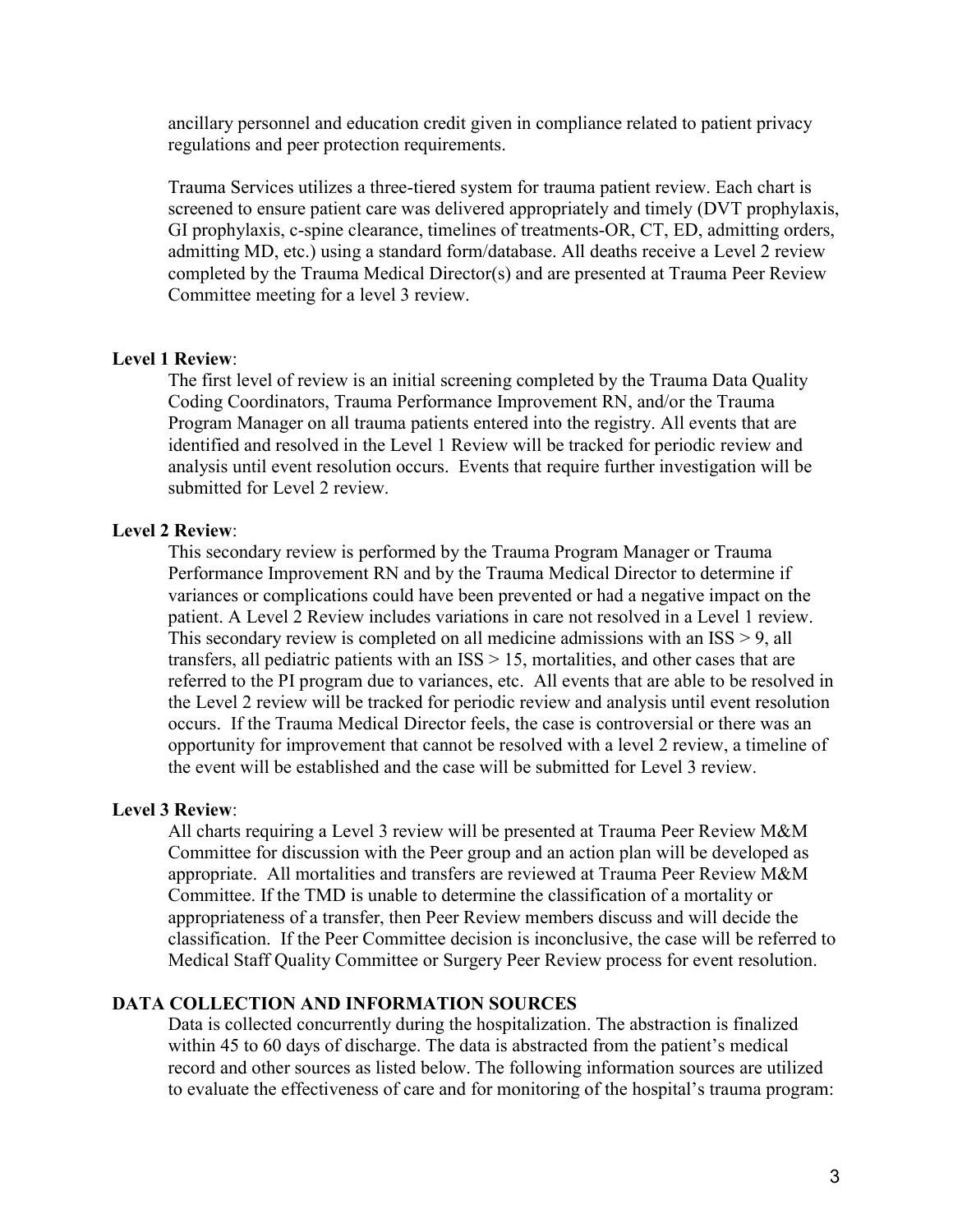- Pre-hospital care reports
- Hospital medical record (EPIC record including scanned paper documents)
- Referring hospital records if applicable
- Autopsy findings
- Hospital trauma registry data
- External benchmarking data, i.e., NTDB, TQIP
- Indiana Donor Network (IDN) information related to organ/tissue donors
- Complaints from all sources

Deaconess Hospital's Quality Department communicates information related to trauma care from the Emergency Medicine Committee and the Department of Surgery Committee to the Trauma PI program and to the Medical Staff Quality Committee. The Quality Department Liaison has regular attendance at Trauma Peer Review. Information related to PIPs is communicated between the Hospital Quality Department and trauma PIPs as needed (i.e. Trauma case review findings, case referrals, and corrective action plans from the trauma PI program)

# ASPECTS OF REVIEW & KEY ACTIVITIES

ACS, State of Illinois, State of Indiana, TQIP, and Deaconess Hospital indicators are used for trending variances, benchmarking performance, identifying cases for committee review, as well as offering an alternative for evaluating processes, outcomes, and consistency of care.

Injured patients who meet criteria for review are screened for quality indicators, reviewed for variances, morbidity, and mortality. Any provider related morbidity or mortality is reviewed for presentation at Trauma Peer Review M&M Committee. Physicians are invited to participate to facilitate event resolution during individual case reviews or at the time of case presentation at Trauma Peer Review M&M Committee.

## CREDENTIALING

Refer to the Trauma Team Attending Credentials Guideline.

## VOLUME TRENDING

The trauma population at Deaconess Hospital is identified on a daily basis by screening the Emergency Department admission report, direct admission report, and activation log. The trauma patients serve as the denominator for enabling the trauma program to monitor resource and service utilization, morbidity and mortality rates, and other significant factors. The incidence of complications and variances in care are used to establish the need to develop practice guidelines.

## PROCESS MEASURES

Process indicators are used to measure, evaluate, and improve system performance (i.e. OR start times, PACU staff arrival time, etc.). Process expectations are developed from committee consensus, hospital policies, practice guidelines or protocols, and by requirements of the Resources for Optimal Care of the Injured Patient (2014) and Illinois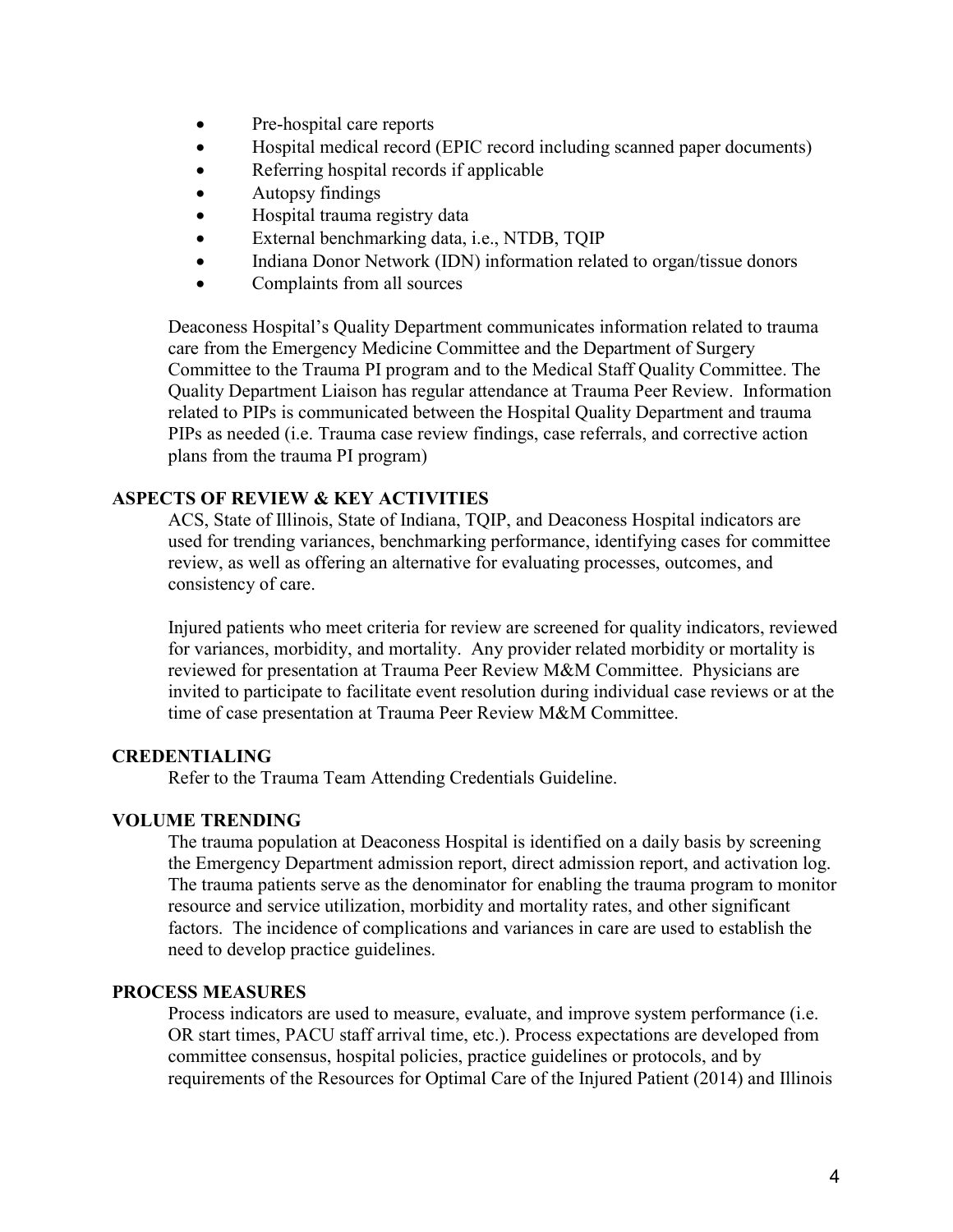rules and regulations. The Trauma Program is focused on timeliness of care, standardization of care, documentation, etc.

### OUTCOME MEASURES

Deaconess Hospital's Trauma Services measures the outcome of trauma care including morbidity, mortality, length of hospital and intensive care unit stay, cost, and patient satisfaction. Complications and injury related deaths are identified and evaluated for preventability and appropriateness of care. Outcome measures are reported at Trauma Peer Review M&M Committee and Trauma Operational Committee. Outcome measures that are specific to physician groups are reported at their specific departmental meetings and in physician report cards, which are reviewed by the Trauma Medical Director. Outcomes measures are reviewed and discussed during annual evaluation completed by the Trauma Medical Director for the trauma panel members.

### **EVALUATION**

Morbidities and mortalities are evaluated as to whether their occurrence is disease, provider, or system related. A disease related morbidity or mortality is an anticipated sequela of a disease, medical illness, or injury. A provider associated complication results from delays and errors in treatment provided by EMS, nurses, physicians or other hospital personnel. The case review categorizes errors in technique, judgment, treatment, etc. and is used to determine preventability. As of February 21, 2020, mortalities are classified by Trauma Medical Director using language set forth by the American College of Surgeons:

- Mortality with opportunity for improvement
- Mortality without opportunity for improvement
- Unanticipated mortality with opportunity for improvement

### CORRECTIVE ACTION

The Trauma Operational Committee &/or Trauma Peer Review M&M Committee determine an action plan to reduce variation in care, improve care, or correct identified problems. Corrective strategies may be carried out using any or all of the following mechanisms: modification of hospital policies, trauma guidelines, protocols, professional education for staff, counseling of involved personnel, credentialing, delineation of privileges, and periodic review until event resolution occurs. Periodic review will occur for a timeframe until data trends show improvement. Once event resolution has occurred (i.e. data has improved, or a one-time occurrence has been followed up on appropriately) periodic review is completed.

#### REMONITORING

Periodic Review provides a method for assuring the effectiveness of corrective action. Corrective action, follow up and evaluation of event resolution are reflected in the Trauma Operational Committee and Trauma Peer Review M&M Committee minutes.

### INJURY PREVENTION

The primary focus of the injury prevention program is based upon the top two mechanisms of injury as identified by the Trauma Registry. Additional injury prevention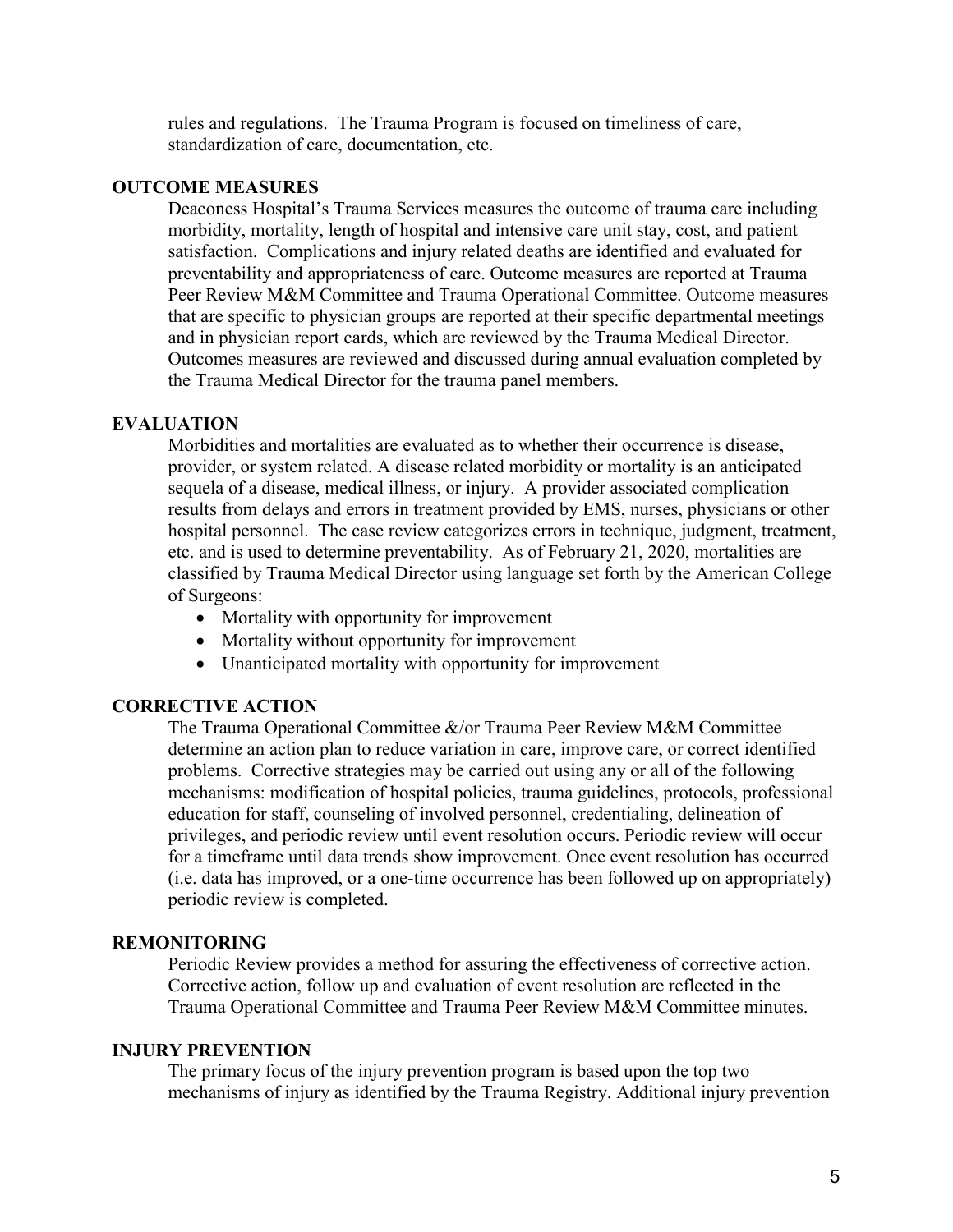efforts are based on community need and community request. Programs and informational materials are provided to participants at no cost. Injury prevention programs are guided towards patient safety and preventing injuries from occurring.

## **DOCUMENTATION**

The comprehensive PI program includes accurate and confidential documentation of ongoing monitoring, corrective action, progress, and re-evaluation. Information is handled in a strictly confidential manner. Trauma Services abides by hospital policy in regards to confidentiality agreements and breaches of confidentiality. This is addressed in hospital orientation for all hospital personnel.

The essential aspects of control to protect patient information include the following measures:

- 1. Use of a locked file for all relevant information
- 2. Shredding of all copies of PI documentation
- 3. Computer generated PI documentation (medical minutes and case reviews) may only be accessed via user ID and password protection (through windows log on).
- 4. Peer review documentation (minutes, audits) is collected and shredded after each medical meeting.

## PERFORMANCE IMPROVEMENT MINUTES AND REPORTS

Identified issues and resolutions are recorded in Peer and Operational minutes, which are Peer Protected and are not distributed to maintain patient confidentiality, or in the PIPs section of Trauma Base if an isolated variation in care occurs. Identified events are delegated to the appropriate medical service or hospital representative for management of the issues and to promote positive change. Confidentiality is maintained via a confidential letter or email, or direct communication with the providers involved. Adherence to the hospital confidentiality agreement is maintained while summaries are distributed to department chiefs or nursing directors for further resolution.

[intentionally blank]